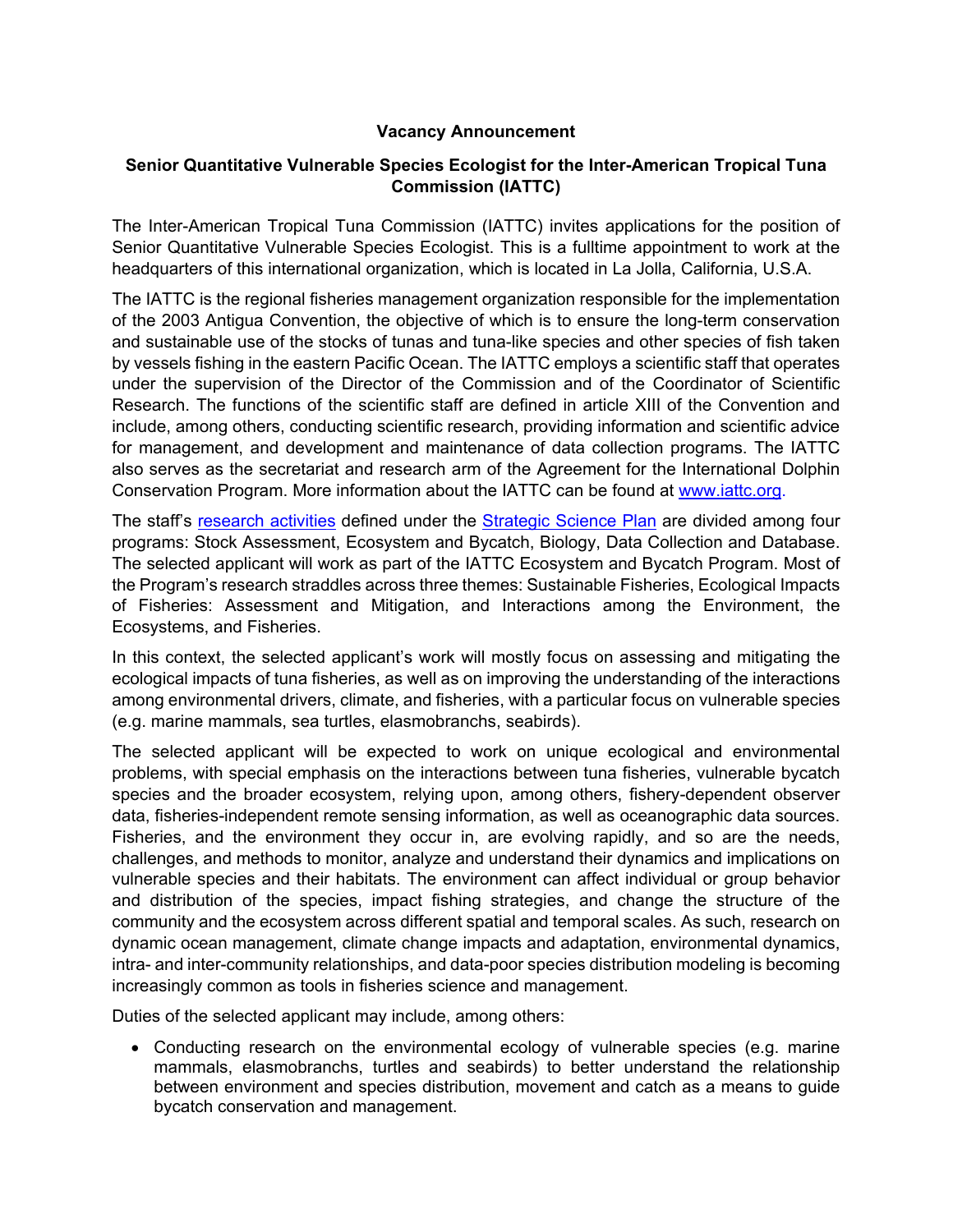- Working with IATTC database managers to create environmental data extractions, postprocess data, and conduct statistical analyses.
- Undertaking exploratory and in-depth analyses of various types of data, including, but not limited to, developing tools to explore the implementation of dynamic ocean management for assessing and mitigating risks to vulnerable bycatch species.
- Fitting complex species distribution models to various types of data—often in data-poor settings—through the application or extension of traditional or new innovative methods.
- Analyzing fisheries observer data to understand the role of the species in the community and the ecosystem, and help develop prioritization of conservation actions.
- Conducting research to assess and mitigate the effects of climate change on species, their habitats, and fisheries, with special emphasis on understanding their resilience and codeveloping adaptation plans with stakeholders.
- Writing IATTC technical reports and publications for peer-reviewed journals.
- Presenting research results at IATTC meetings and other meetings (including international meetings).

In a highly collaborative, teamwork-oriented working environment, the selected applicant will also be expected to assist IATTC scientific staff members from the Ecosystem and Bycatch and other Programs, as well as to interact with scientists and other relevant personnel or institutions from IATTC Members. Examples include, but are not limited to, supporting IATTC colleagues in the area of quantitative ecological and environmental analyses, assisting with capacity-building activities (e.g. training, workshops) in the region, and other support activities as appropriate and required.

# **Selection Criteria**

A PhD in environmental ecology, fisheries oceanography, mathematics, statistics, or a PhD from a quantitative interdisciplinary graduate program, is preferred, all with both theoretical and applied components. Extensive relevant work experience will be considered for applicants with a master's degree in any of these fields.

Candidates should also possess the following skills:

- Proficiency with managing and analyzing large environmental data sets.
- Proficiency with standard statistical modeling techniques such as generalized linear and additive models, including mixture models (e.g. models for count data with zero-inflation).
- Proficiency with species distribution models. Knowledge of data-poor species distribution models will be considered an asset.
- Familiarity with machine learning methods.
- Familiarity with multi-species and multi-dimensional methods for community structure and ecosystem-based analyses.
- Strong proficiency with the R programming language.
- Familiarity with typical data used in the research of fisheries and vulnerable bycatch species.
- Willingness to work in an office setting, primarily with computer databases, computer programs, and statistical software.
- Willingness to travel both within the US and internationally.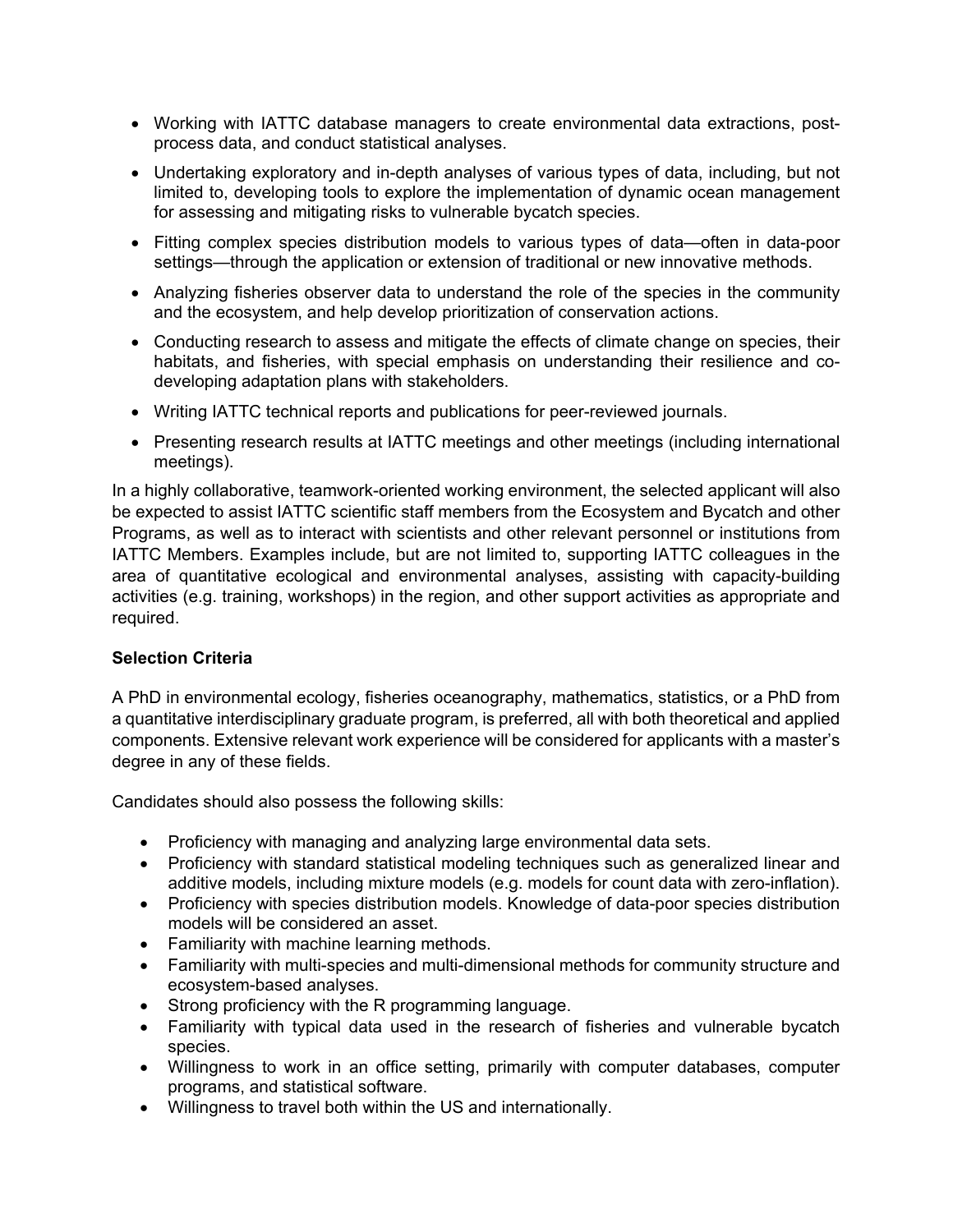- Strong inter-personal skills and experience working as a part of a team, as well as working independently.
- Willingness to learn new skills and to self-teach new statistical methods.
- Creativity to adapt current methods or develop new methods as required to solve applied problems.
- Excellent communication skills, both oral and written.
- Working knowledge of English or Spanish and at least limited knowledge of the other language. The IATTC is a bilingual organization and written and oral fluency both in English and Spanish will be an asset.

Additionally, possession of the following skills is desirable:

- Experience overseeing or undertaking research, conservation and/or management efforts on protected, listed, or vulnerable species, ideally in a fisheries context.
- Familiarity with animal movement and behavior data.
- Familiarity with conservation and management issues pertaining to the eastern Pacific Ocean tuna fishery, including tuna-dolphin interactions.
- Experience in capacity building and working with stakeholders.
- Knowledge of Shinny app.
- Familiarity with spatial-temporal modelling approaches.
- Experience with purse-seine fisheries, including fisheries data and fishery operations.
- Willingness to occasionally undertake trips at sea on commercial vessels to conduct experiments.
- Familiarity with ACCESS and SQL.
- Publications in peer-reviewed journals.

## **Salary and Allowances**

Commensurate with qualifications, skills, and experience the candidate chosen for the post will be appointed as "Senior Quantitative Vulnerable Species Ecologist". The base salary for an applicant with a PhD will be equivalent to an adjusted US Federal pay grade GS 13:1 (\$110,345).

Allowances include annual leave with pay, sick leave with pay, medical, dental and life insurance and a defined contribution pension plan.

The costs of relocation in San Diego, California, including travel and shipping of household/personal effects, will be covered by the Commission, in accordance with its rules and as coordinated with the selected applicant.

## **Availability**

The candidate chosen for the post should be available to report at IATTC headquarters on October 1, 2022, or as soon as possible thereafter, in coordination with his/her supervisor and the Coordinator of Scientific Research. in this respect, arrangements will be made as needed, in response to the situation created by the COVID 19 pandemic.